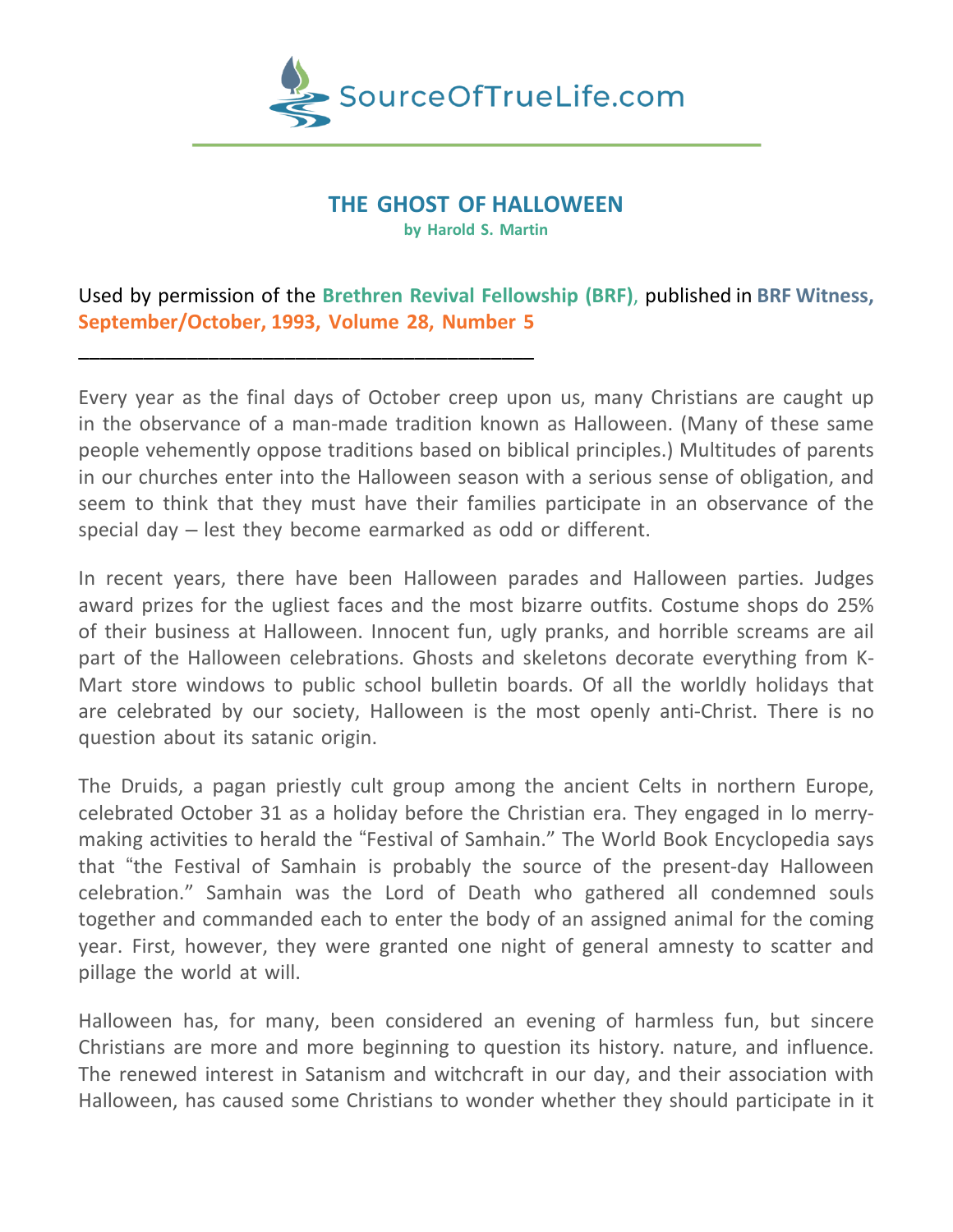at all. Yet many churches see no harm in it and participate fully with costume parties, Halloween decorations, and trick-or-treat activities.

What is wrong with Halloween? Is anything right about it? What should be the attitude of a conscientious Christian toward it? Is Halloween a harmless observance, or is it a dangerous practice?

### **1. HALLOWEEN IS ROOTED IN PAGANISM AND THE OCCULT**

The origin of Halloween goes back more than two thousand years to a time before the days of Christ, to the practice of the ancient Druids in the area which later became known as Britain, France, and Germany. The celebration honored their god Samhain (lord of the dead). The ancient Celtic sorcerers considered November 1 as being the day of death because it was the end of autumn and the beginning of winter for them. The celebration marked the beginning of the season of cold and darkness and decay. The time of falling leaves seemed to be the proper time to celebrate death, which is what Halloween was to them–a celebration of death–honoring the god of the dead. The Druids believed that on the evening before November 1, the spirits of the dead returned to their former homes to visit the living. If the living did not provide food for the evil spirits, all kinds of terrible things would happen to those living in the community.

When people today dress up as the dead, and knock-on doors, and say 'Trick or treat,' they are following the tradition of the ancient Druids. (Before Christianity was introduced to the countries of northern Europe, the celebration of death was not called "Halloween." The church had instituted a holy evening called "All Hallows Eve," designated as such to honor the saints of church history. Most historians believe that October 31 was eventually designated as the date for "All Saints Eve" in order to counteract the pagan influences of the celebration of death which was observed by the pagan people of the various European communities.)

Today Halloween is largely a secular holiday which becomes an excuse to get dressed up in asinine uniforms, and to have spooky parties. True followers of witchcraft, however, still preserve the early pagan beliefs and consider Halloween a sacred time to invoke the help of Satan in performing their dark trade. A visit to Salem, Massachusetts on Halloween night will confirm the seriousness with which witches and leaders of the occult take the holiday. Each year more than 40 events are planned for the expected crowd of 50,000 visitors who come to the city during the Halloween season. And so, even though Halloween has become prominent in our land only during the last several generations, its origins are ancient, and its associations with witchcraft and sorcery are very real.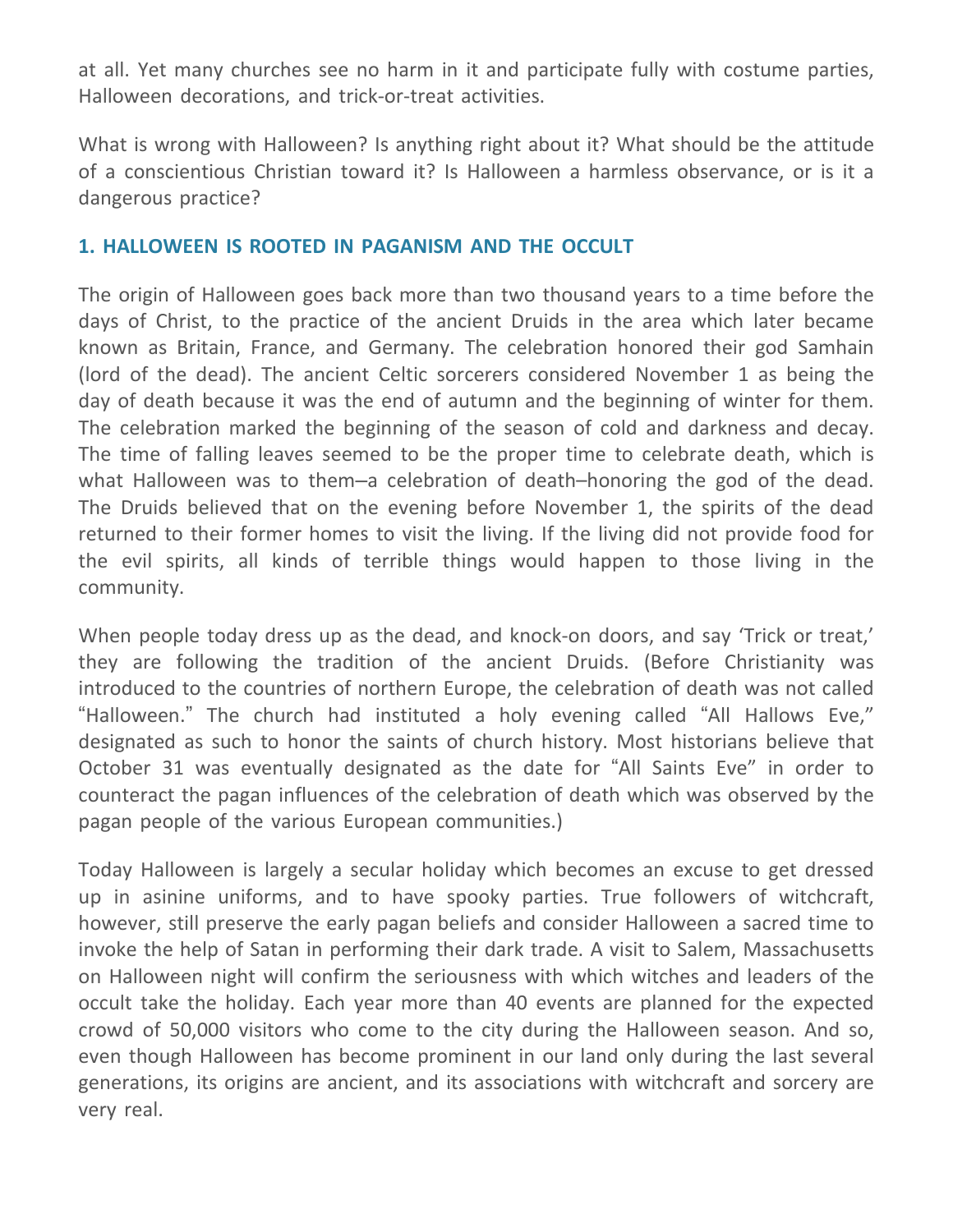#### **2. HALLOWEEN GLORIFIES SATAN AND WITCHCRAFT**

Halloween is filled with darkness and paganism, and it is saturated with the influences of Satan. Satan is a very real person. Jesus used personal pronouns when referring to Satan **(John 8:44).** To accomplish his purposes, Satan uses many "devices" **(2 Corinthians 2:11).** He has his own synagogue **(Revelation 2:9);** his own gospel **(Galatians 1:6-9);** his own ministers **(2 Corinthians 11:14-15);** his own doctrines **(1 Timothy 4:1);** and his own communion service **(1 Corinthians 10:20-21).**

Halloween is not just a fun day. For witches and worshippers of Satan Halloween is serious business. Halloween is a time when Satan makes light of his own operations. He presents himself as a hoodlum–a kind of cartoon character rather than who he is– the real archenemy of God. Witchcraft today embraces dozens of unbiblical beliefs and practices and has many thousands of adherents. The Old Testament and the New Testament make repeated references to the practice of witchcraft, and God always condemns all such practices. Note the following references:

"Do not turn to mediums or wizards; do not seek them out, to be defiled by them: I am the Lord your God" **(Leviticus 19:31)."** "They used divination and augury; and they sold themselves to do evil in the sight of the Lord…therefore the Lord was very angry with Israel and removed them out of his sight" **(2 Kings 17:17).** "Now the works of the flesh are obvious: fornication, impurity, licentiousness, idolatry, sorcery…those who do such things will not inherit the kingdom of God" **(Galatians 5:19-21).**

The initiation rites for those involved in witchcraft and the worship of Satan are indeed very gruesome. Two girls described their experience. They had to go to a graveyard in the dead of the night, step on and walk across a large wooden cross, and renounce any belief in Christ; and then they had to drink the blood of animals that had been skinned alive. Surely these are gruesome anti-Christian activities. Halloween is the chief holiday of Satanists, and those who practice witchcraft. To participate in the celebration of the pagan festival called Halloween, is to give an open invitation to the forces of Satan to gain more influence on our lives.

#### **3. HALLOWEEN CLEARLY HAS THE APPEARANCE OF EVIL**

One of the wholesome principles which God's people are to carefully observe, is expressed in the words of **1 Thessalonians 5:22,** "Abstain from all appearance of evil.

All the symbols of Halloween are evil. Briefly note each of the following symbols:

*Jack-o'-lanterns* – were originally carved images of demonic beings and thus have been in league with Halloween celebrations. The carved-out pumpkin was lighted with a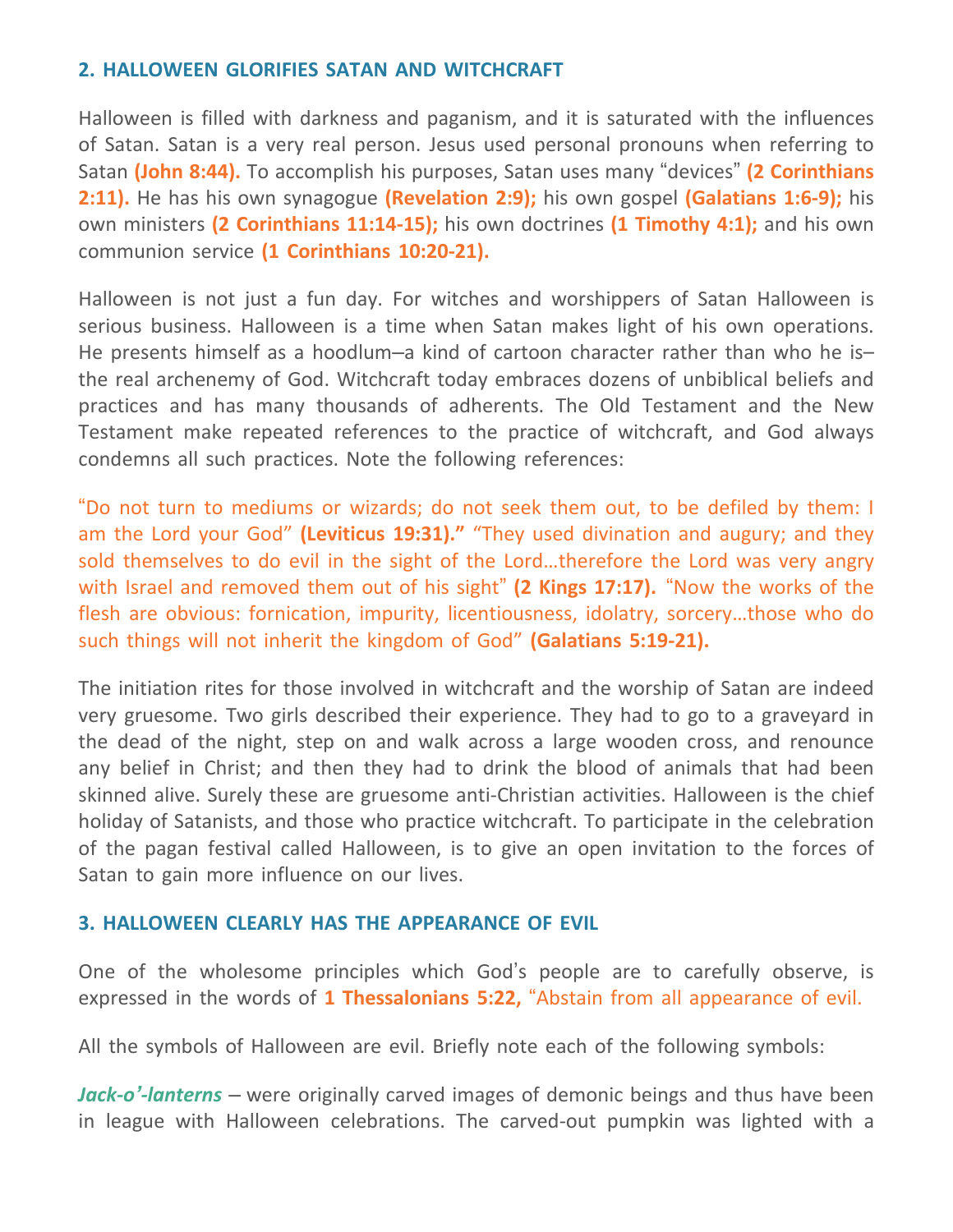candle to scare off ghosts and witches and goblins and other supernatural forces wandering around on "the night of the dead."

*Black cats* – have long been associated with witchcraft and miscellaneous superstitions related to sorcery and Satanism. Ancients believed that black cats had once been humans who had changed into animals because of evil deeds which they had committed.

*Bats and owls* – have been related to Halloween since early times. The pagan Celts believed that bats and owls were able to communicate with the dead.

*Skeletons, skulls, and corpses* – belong to Halloween because it is really a festival celebrating death.

**Trick-or-treating** – is nothing less than extortion. The concept of "You either give me a treat, or I'll play a trick on you" is hardly in keeping with the Integrity and second-mile honesty which Jesus taught. (Historically, food and drink were often left on outside porches in the hope of appeasing the demonic night creatures who were roaming around seeking shelter. Mischievous children capitalized on this practice and disguised themselves with a costume and mask to scare off the ghosts – and then they themselves would steal the food set out for the spirits. This is the origin of the "trick or treat" custom.)

Halloween has been a time dedicated to ghosts and ghouls and goblins and monsters and senseless vandalism. Malicious people have hidden drugs in candy and rarer blades in apples. Getting involved in Halloween celebrations cannot be consistent with the Brethren peace position. Also, police departments in various parts of the country have warned people to guard their animals on Halloween night, because frequently dogs and cats and other animals are mutilated as a result of the ritualist slaughter of animals in sacrifice to Satan at Halloween time. Actually, Halloween not only has the appearance of evil; it is clearly associated with the wicked practices of the god of this world.

Those who get involved with Halloween celebrations, must remember that what was once the accepted practice of European pagans, has now become the accepted practice of many American church members. Many churchgoers despise the vandalism and destructive behavior often associated with Halloween, but they go along with it as a necessary once-a-year evil. What was once modified from the pagan Festival of Samhain to the Christian All Saints Eve has now been further modified to become a semi-pagan ritual honoring ghosts and goblins and witches. Many youth fellowships sponsor Halloween parties in church recreation halls and award prizes for the most outlandish costumes. They usually have some group singing and a short devotional to make the evening seem more sanctimonious.